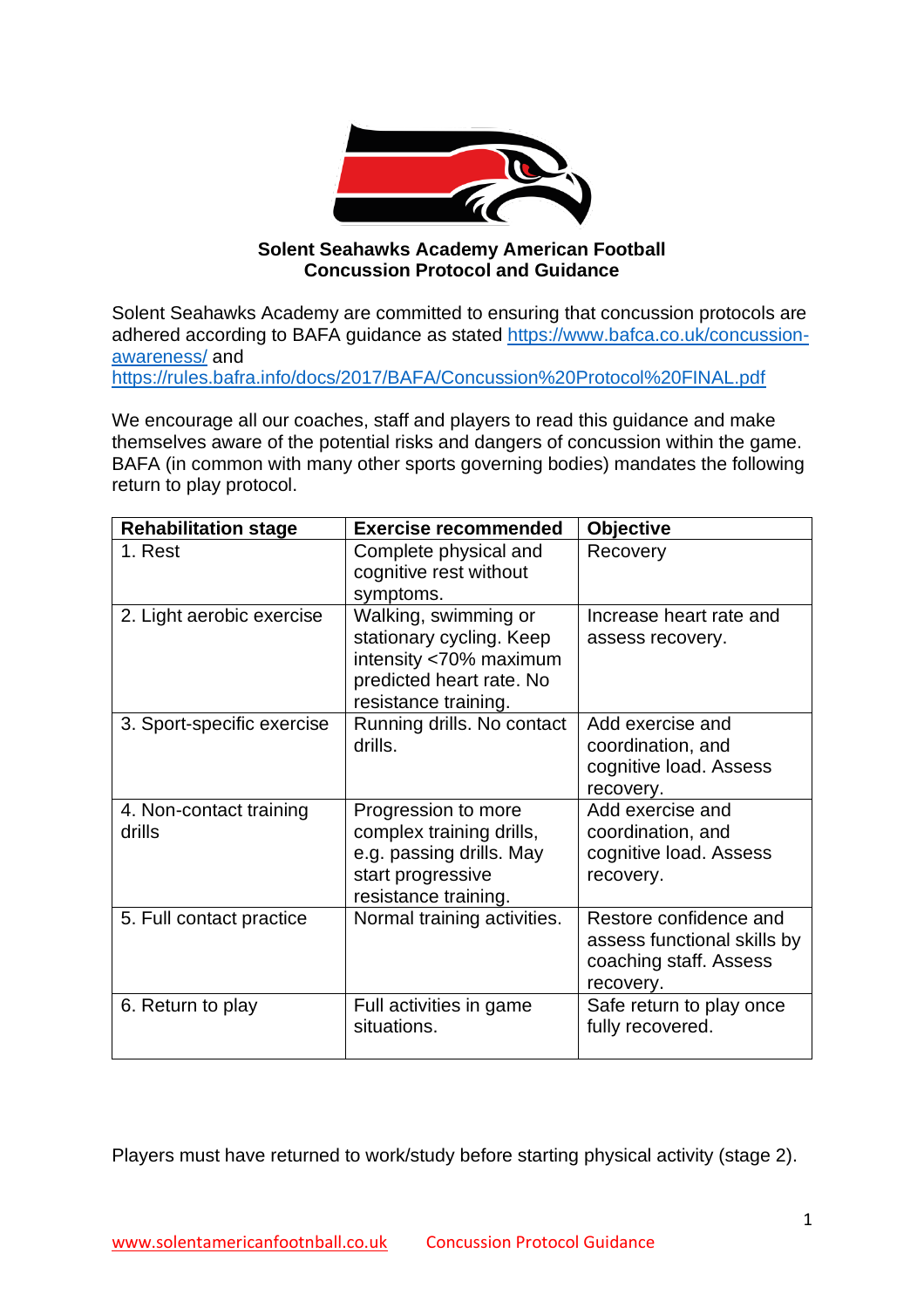It is recommended that a medical practitioner confirms recovery before entering stage 5 (full contact practice). Some GPs are happy to clear a player to return to play, but formally clearing players to return to sport is not their role. It is however considered by most experts in concussion that good routine clinical management should include a review by the GP at an appropriate time to confirm recovery and satisfy themselves that there are no other underlying conditions. An appropriate time is considered to be around the average time for expected full recovery and before returning to activities with a recognisable risk of head impacts. This fits nicely with the GRTP at around 18 days for adults and 21 days for children.

The GP does not need to provide a letter, as verbal confirmation by the player or parent/guardian for U18s is acceptable. Clubs and schools are advised to make a record of this verbal confirmation. GPs may charge a fee for providing a letter. If it is not feasible for a coach to supervise stages 2-4, these may be done by the player in their own time, or by children supervised by parents with appropriate guidance. Alternatively, the protocol may be extended with each stage being completed at successive training sessions.

If any symptoms recur while going through the stages, an adult player must rest for 24 hours (without symptoms) and then return to the previous stage. The rest period should be 48 hours for players under 19.



We ask that all of our players or their parents liaise with our coaches fully during a concussion protocol period within our sport, but including and equally as importantly during a concussion incident incurred during the practice of a sport outside of American Football.



We adhere to the following child return to play pathway, This applies to all players under the age of 18 or participating at under-19 level.

| Stage                                         | Stage 1                    | Stage 2  | Stage 3  | Stage 4  | Stage 5  | Stage 6                                 |
|-----------------------------------------------|----------------------------|----------|----------|----------|----------|-----------------------------------------|
| Duration                                      | 14 days<br>symptom<br>free | 48 hours | 48 hours | 48 hours | 48 hours | Fit To<br>Play                          |
| Minimum<br>elapsed<br>days<br>since<br>injury | 14                         | 15       | 17       | 19       | 21       | Day 23<br>earliest<br>return to<br>play |

The responsibility for managing a graduated return to play is shared by the player, their coaches and their club's welfare management. Depending on the circumstances, BAFA may take disciplinary action against anyone who is party to a breach of this protocol without specialist medical advice.